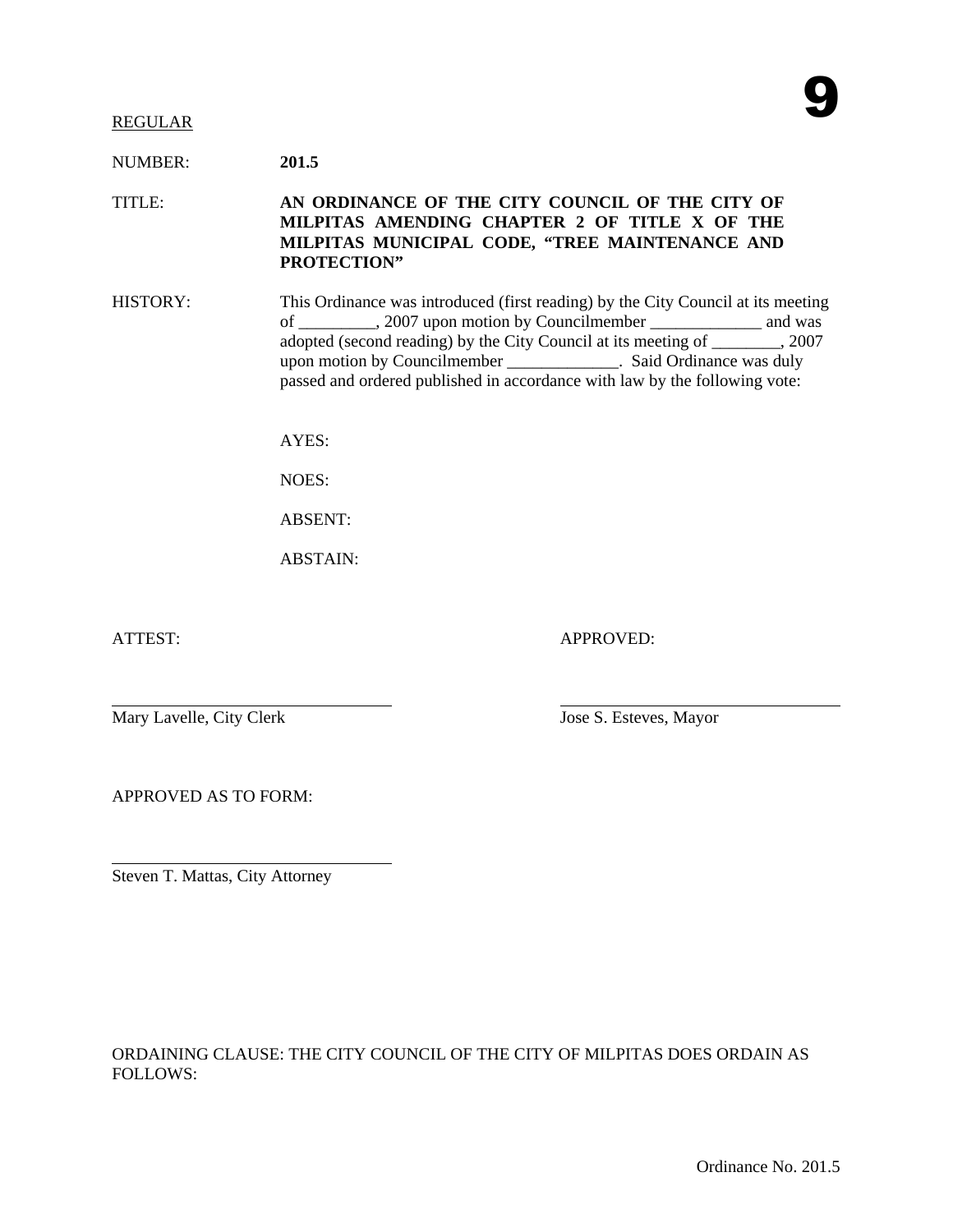Section 1. Chapter 2 of Title X of the Milpitas Municipal Code, "Tree Maintenance and Protection," is hereby amended in its entirety to read as follows:

- -Begin Chapter- -

## **Section 1 Title and Purpose**

X-2-1.01 Title This Chapter shall be known as the "Tree Maintenance and Protection Ordinance of the City of Milpitas."

X-2-1.02 Purpose

The City recognizes substantial economic, environmental and aesthetic importance of the trees and plantings within the community. It shall be the City's policy to utilize applicable techniques, methods and procedures required to preserve, when feasible, all trees and plantings on City property, and all protected plantings of significant size, age, and/or benefit to the community at large.

This ordinance is part of a comprehensive plan developed in the best interest of the Milpitas community to regulate the planting and maintenance of trees and Other Plantings in or adjacent to streets and within easements, in rights-of-way and other public places within the City and where appropriate, private property, to provide for orderly development and protection of public facilities, and to regulate the removal of trees that contribute significantly to the value of land, preservation of resources, and quality of life in the City of Milpitas.

#### **Section 2 Definitions**

For the purpose of this Chapter, certain words or phrases are defined. X-2-2.01 (Reserved by Ordinance 201.3 (part), 10/3/00)

X-2-2.02 (Reserved by Ordinance 201.3 (part), 10/3/00)

X-2-2.03 (Reserved by Ordinance 201.3 (part), 10/3/00)

X-2-2.04 (Reserved by Ordinance 201.3 (part), 10/3/00)

X-2-2.05 (Reserved by Ordinance 201.3 (part), 10/3/00)

## X-2-2.06

"Approved Street Tree" shall mean any tree hereafter planted within any street right-of-way or easement adjacent thereto which conforms to the Approved Street Tree List and which is planted in accordance with this Chapter. "Approved Street Tree" shall also mean any existing tree within the right-of-way or easement adjacent thereto which conforms to the established species and location in any given area, and which was planted as a required street tree under the provisions of any improvement agreement, or as otherwise approved by the Public Works Director, or any tree of the approved species and in an acceptable location which was or may be planted as a replacement.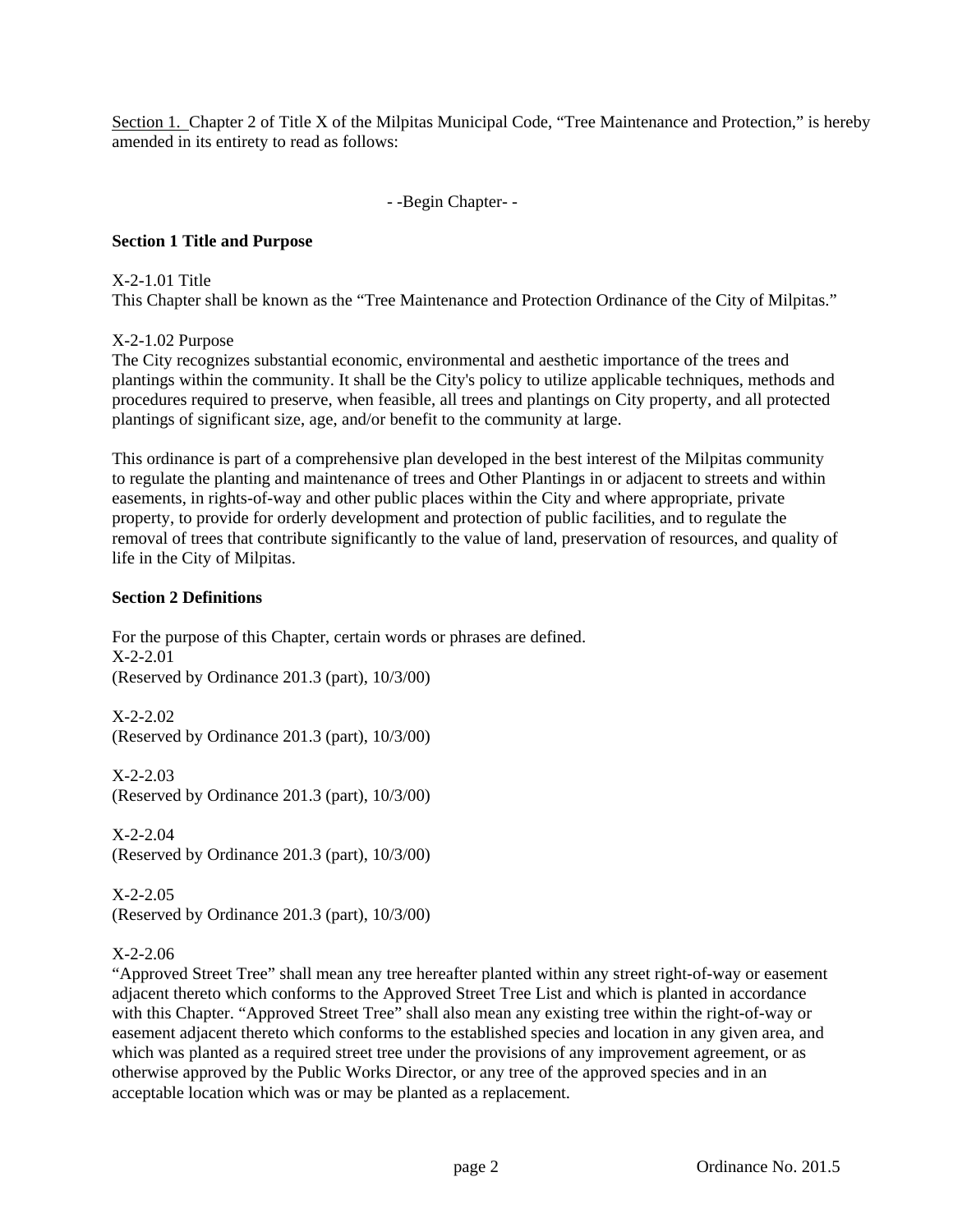# X-2-2.07

"Approved Street Tree List" is a list that shall be maintained by the Public Works Department containing the botanical and common names of all trees authorized to be planted in the public right-of-way or tree planting easements. The list may be revised to include other suitable trees, trees to be planted for evaluation purposes, or to exclude trees deemed to be unsuitable.

## X-2-2.08

"Heritage Tree Program" shall mean a program established in accordance with the provisions of this Chapter to recognize and designate individual trees or groves of trees to promote appreciation of the trees and their benefit to the community, and to nurture and protect the trees as part of the City's heritage.

## X-2-2.09

"Maintenance" shall mean planting, pruning, staking, cabeling, treating for pests and disease, removing, or any other act that nurtures the street tree population, sustains tree life and health, and promotes public safety.

## X-2-2.10

"Other Plantings" shall mean any trees, shrubs, grass or ground cover other than public landscaping, planted within street right-of-way or easements or in proximity thereto, or on adjoining property.

## X-2-2.11

"Owner/Occupant" shall mean any person owning property, as shown on the last equalized assessment roll for City taxes, or the lessee tenant, or other person having control or possession of the property.

## X-2-2.12

"Tree Pruning" shall refer to the removal of diseased, dead, dying, decayed, interfering or obstructing branches, or the training of young trees to control growth and enhance performance or function in the landscape, and by developing and preserving tree structure, health and stability. No more than 25% of the tree canopy should be removed within a growing season.

## X-2-2.13

"Street Tree Planting" shall mean the planting of City street trees within the public right-of-way, in parks and in easements dedicated to tree planting. Street trees shall be planted in residential neighborhoods within tree planting easements in suitable vacant planting sites, which avoid conflicts with underground utilities and hardscapes.

## X-2-2.14

"Tree Removal" means either 1) complete removal, such as cutting a tree to the ground; or 2) taking any action that would lead to the death of a tree or cause permanent damage that may compromise tree health and stability. Tree removal may include, but shall not be limited to, severe pruning or topping, girdling, poisoning, over watering, under watering, trenching, excavating, or altering the soil grade around the tree trunk.

## X-2-2.15

"Tree Topping" is the removal of large branches to a stub, or smaller lateral not large enough to assume a terminal role. Tree topping is not an approved tree pruning practice for City street trees or protected trees, and is considered tree removal under this Chapter.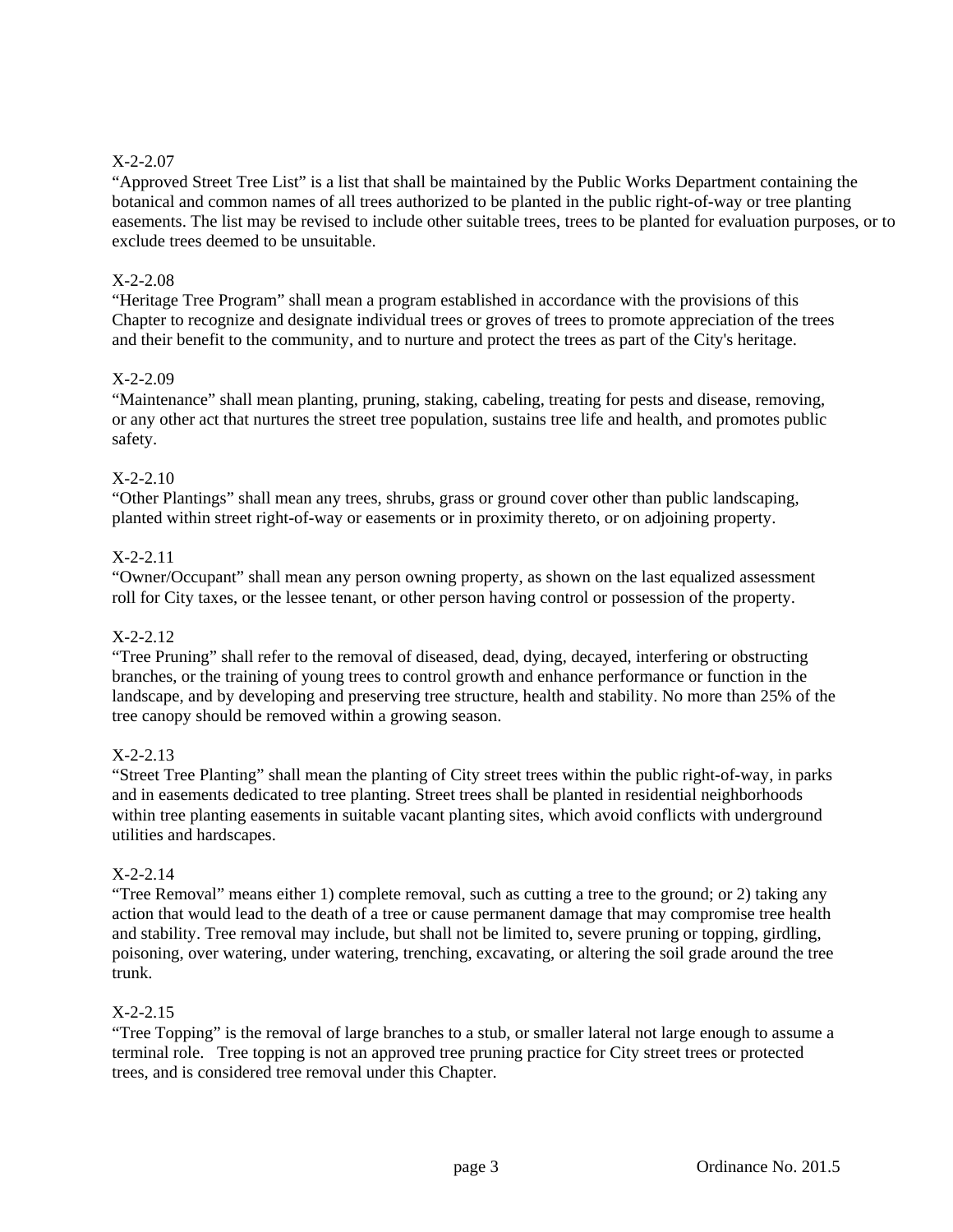## X-2-2.16

"Unapproved Street Tree" shall mean any tree planted within street right-of-way or easements or in proximity thereto, or on adjoining property, which does not qualify as an Approved Street Tree.

## **Section 3 Responsibilities**

## X-2-3.01 Public Works Director

The Public Works Director shall be responsible for administering and enforcing the provisions of this Chapter. He or she shall undertake maintenance and planting programs and controls as may be required to carry out the provisions of this Chapter consistent with facilities and resources available. He or she may designate certain representatives to administer any portion of this Chapter.

## X-2-3.02 Approved Street Tree List

The Public Works Department shall prepare an "Approved Street Tree List" containing the botanical and common names of all trees authorized to be planted in the public right-of-way or tree planting easements adjacent thereto. The Public Works Department shall make the list available to the public, and revise the list to include other suitable trees, trees to be planted for evaluation purposes only, or to exclude trees deemed to be unsuitable. All trees hereafter planted in any street or easement adjacent thereto or which may encroach upon such street right-of-way shall conform to the Approved Street Tree List, except as may be specifically approved under Subsection 4.01-1.

## **Section 4 Permits Required**

## X-2-4.01 Planting Permits

It shall be unlawful for any person to plant or cause to be planted any tree in any public right-of-way without first obtaining a written permit from the Public Works Department, except as provided in Subsection 4.01-1. Said permit shall specify the location and variety of trees or plants to be planted.

4.01-1 Street trees or Other Plantings that are required to be planted by a subdivider or developer in accordance with plans and specifications approved by the City, may be planted without a permit, provided however, that such trees and plantings shall conform to City approved plans and specifications and shall be planted under the supervision of the Public Works Department.

# X-2-4.02 Permit Required for Removal

It shall be unlawful for any person other than City personnel in the performance of their duties to remove any street tree, protected tree or heritage planting without first applying for a permit issued by the Public Works Department. The Public Works Department may determine that a tree authorized for removal be replaced by the permittee through the compensation methods described in Section X-2-9.01, subsections (a), (b) or (c).

## X-2-4.03 Permit Required for Pruning

It shall be unlawful for any person, other than City personnel, to trim any Approved Street Tree without first obtaining a permit from the Public Works Department. The permit shall be issued when the Public Works Department finds that pruning is necessary and that the proposed method is satisfactory. A permit is not required for removing sucker growth, watersprouts, low hanging branches less than 4" in diameter causing obstructions, or for the removal of less than ten percent (10%) of the tree canopy.

## $X-2-4.04$

(Reserved by Ordinance 201.3, 10/3/00)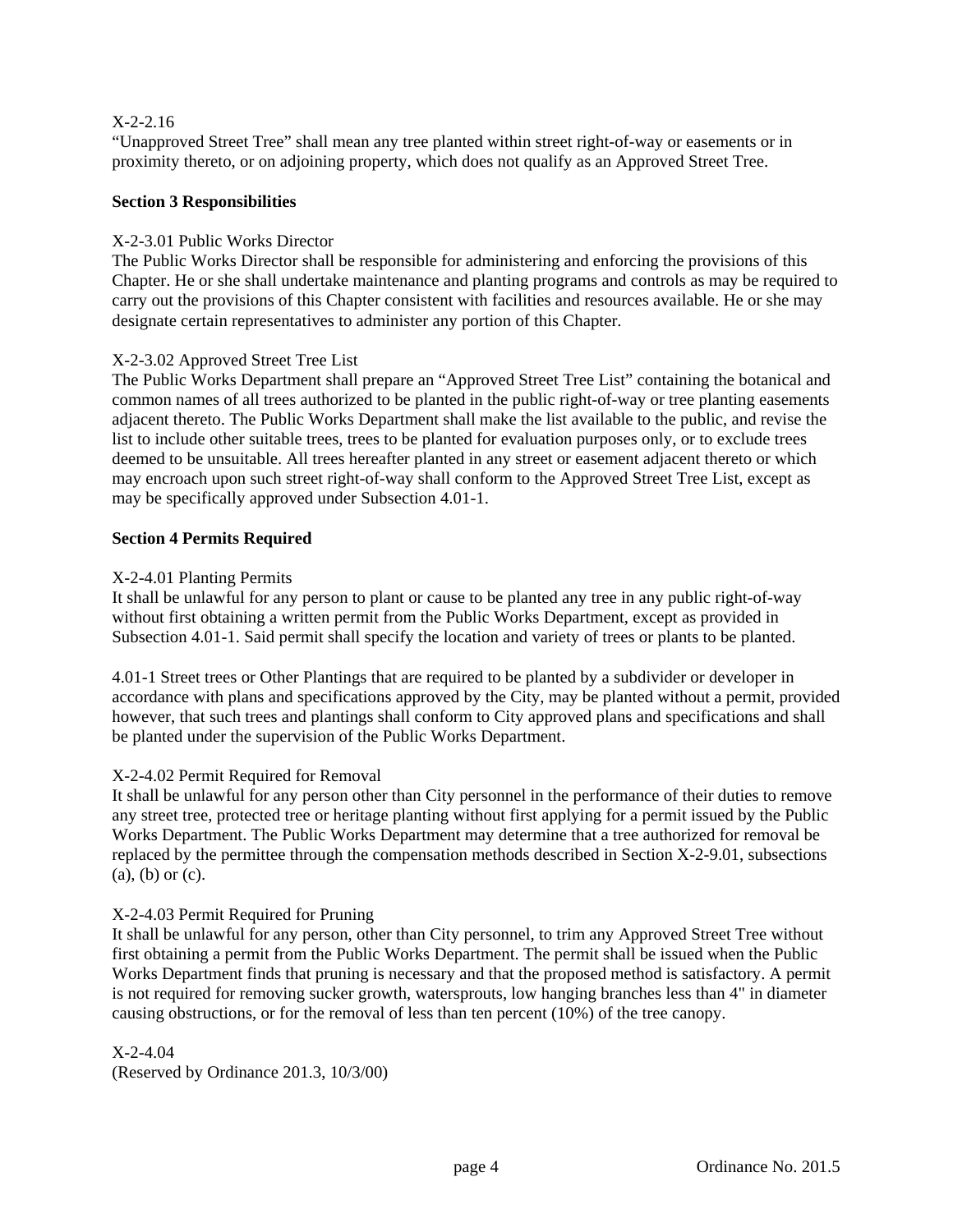## **Section 5 Maintenance**

## X-2-5.01 Removal, Replacement and Planting of Trees

Consistent with the availability of resources, the Public Works Department shall initiate and administer a program to provide for the planting, maintenance, care, removal, and replacement of Approved Street Trees. Except for an emergency, which shall be an imminent threat of injury to persons or property, a tree protected by this Chapter may not be removed without the review and approval of the Public Works Director or his or her designee.

#### X-2-5.01-1 Tree Planting

The City will annually plant Approved Street Trees in suitable vacant planting sites in the public rightsof-way, and in tree planting easements. Trees with attributes most appropriate to their location and surroundings will be selected by the Public Works Director or his or her designee from the Approved Street Tree List. Trees planted in the public right-of-way and tree planting easements shall conform to the City street tree planting standard detail. The current resident, or if there is no current resident, then the owner shall be responsible for the adequate watering and protection of City street trees in tree planting easements.

#### X-2-5.01-2 Tree Planting Appeal

An appeal of Approved Street Tree planting in tree planting easements on residential property shall be made to the Public Works Director within two weeks of planting notification. Such appeal shall be in writing and signed by the resident or if none is available, the owner.

## X-2-5.02 Removal of Trees or Plantings in Public Right-of-Way

The City may remove any Other Plantings that constitute a hazard or may endanger public health, safety or property, or which constitutes an obstruction to the vision of traffic. Said removal shall not be made, however, without prior notice to the property owner as provided for in Section X-2-8.02, unless the Public Works Department determines in his or her sole discretion that removing said tree or planting is immediately necessary for the protection of the public health, safety or property.

#### X-2-5.03 Tree Replacement

Consistent with the availability of resources, the City shall replace Approved Street Trees in suitable vacant planting sites, or Other Plantings that have died or may have been removed for any reason.

## X-2-5.04 Maintenance of Unapproved Street Trees or Other Plantings

The City is not responsible for maintaining Unapproved Street Trees or Other Plantings in or adjacent to or overhanging any street. Maintenance of such Other Plantings shall be the responsibility of the property owner, provided, however, the City may prune, trim, or remove such Other Plantings if the property owner refuses to maintain the plantings him or herself, in accordance with Section X-2-8.02.

X-2-5.05 (Reserved by Ordinance 201.3, 10/3/00)

## X-2-5.06 Abuse or Mutilation

It shall be unlawful for any person to break, destroy, or mutilate any Approved Street Tree, tree stake, any public tree, shrub or plant in any public place including parks, or to set fire or permit any fire to cause damage to any portion of any street tree or other public planting; or to attach or place any rope or wire (other than one used to support a young or broken tree), sign, poster or other device on any street tree; or to permit or allow any gaseous, liquid or solid substance harmful to such tree to come in contact with any portion of any street tree; or to place or maintain any concrete or other solid substance or impervious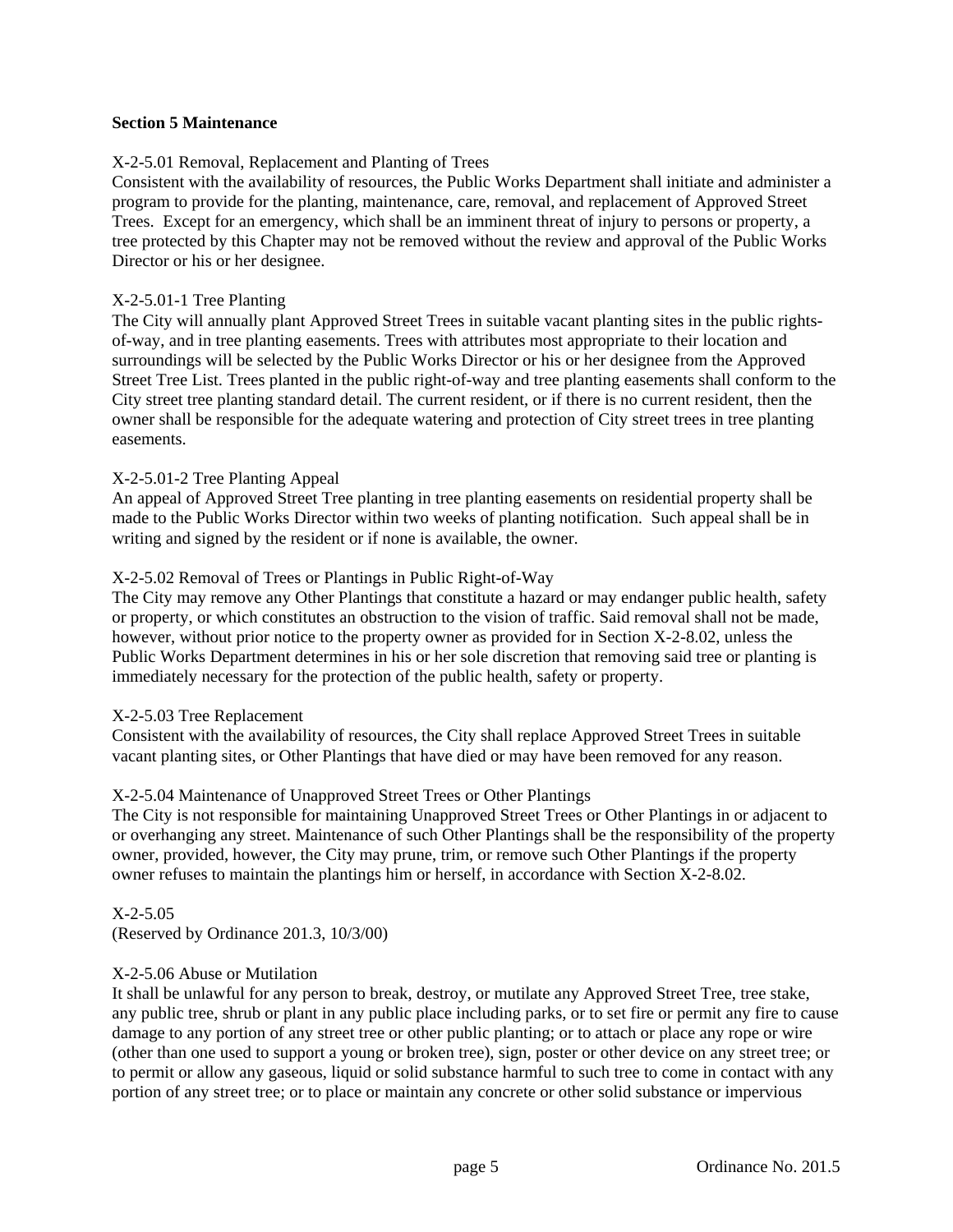membrane so as to impede free access of water or air to the roots. No solid paving or impervious membranes shall be placed closer than twenty-four inches (24") from the edge of any Approved Street Tree. Any Approved Street Tree or protected tree compromised in health and stability by abuse or mutilation shall be considered a tree removal, and compensation for removal may be sought under the provisions of this Chapter.

## **Section 6 Other Plantings and Improvements**

#### X-2-6.01 Responsibility for Other Plantings

Any person owning or occupying property adjacent to the public right of way shall be responsible for planting, maintenance and care of any plantings other than Approved Street Trees in those areas between the curb and right-of-way or easement. Maintenance of such areas shall include but not limited to weeding, pruning, spraying and watering.

6.01-1 Exception: The City shall maintain those planting areas within the street, which are developed and landscaped as a public improvement.

#### X-2-6.01-2 Hardscape in Lieu of Other Plantings

Any person owning or occupying property adjacent to the public right of way shall be responsible for any hardscape placed between the curb and right-of-way or easement, including but not limited to brick, pavers and cement and the maintenance and care of any hardscape including but not limited to weeding, grinding and replacement.

#### X-2-6.02 Regulations for Other Plantings

A property owner may plant various plantings, including but not limited to lawn, ivy, various perennials or annuals, and shrubs not to exceed two feet (2') in height that will not interfere with the functioning of any curb, gutter, sidewalk, water meter, fire hydrant, or other public facility, and will not interfere with or impair the growth of any Approved Street Tree, and will not constitute a public nuisance as described in Section X-2-8.02 of this Chapter, in planting strips and easements

6.02-1 Exception: No person shall plant or cause to be planted any planting in any area of the public street developed and landscaped as a public improvement and maintained by the City.

## **Section 7 Tree Protection and Heritage Tree Program**

#### X-2-7.01 Existing Trees Protected

It shall be unlawful to remove existing trees within the City except in accordance with Subsection X-2- 4.02.

7.01-1 Trees protected in this Section are:

(a) All trees which have a fifty-six-inch (56") or greater circumference of any trunk measured 4½ feet from the ground and located on developed residential property.

(b) All trees which have a thirty-seven-inch (37") or greater circumference of any trunk measured 4½ feet from the ground and located on developed commercial or industrial property.

(c) All trees which have a thirty-seven-inch (37") or greater circumference of any trunk measured 4½ feet from the ground, when removal relates to any transaction for which zoning approval or subdivision approval is required.

(d) Any tree existing at the time of a zoning or subdivision approval and was a specific subject of such approval or otherwise covered by subsection (b) above.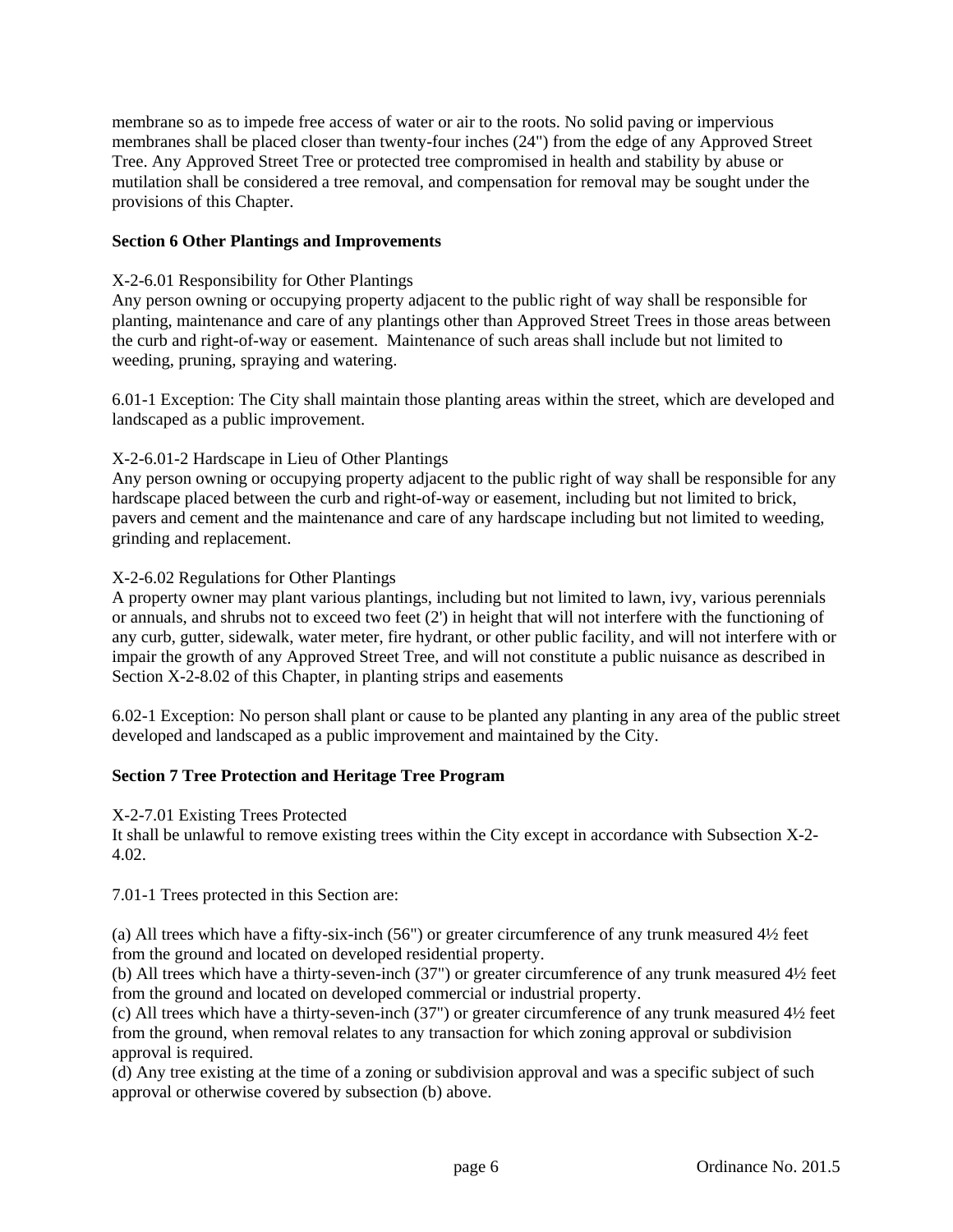(e) All trees which have a thirty-seven-inch (37") or greater circumference of any trunk measured 4½ feet from the ground and located on a vacant, undeveloped or underdeveloped property. (f) All heritage trees or groves of trees as defined in Section X-2-2.10.

7.01-2 Measurement of circumference for the purpose of applying Subsection 2-7.01-1 shall be made with a taut tape, four feet six inches above the ground.

# 7.01-3

(a) Heritage tree designation may be applied by resolution of the City Council to individual trees or a grove of trees of any size or species within the City of Milpitas that are distinctive, of special historical value or significant community benefit.

(b) A tree or grove of trees may be designated as a heritage tree or heritage tree grove upon a finding that it is unique and of importance to the community due to any of the following factors:

- 1. It is an outstanding specimen or grove of a desirable species.
- 2. It is one of the largest or oldest trees or grove of trees in Milpitas.
- 3. The tree or grove of trees possesses distinctive form, size, age, location and/or historical significance.

(c) A heritage tree designation may be requested by any person with the written consent of the property owner.

(d) Heritage tree designation may be removed by resolution of the City Council by its own motion, or by recommendation from the Community Advisory Commission upon written request by any person.

## **Section 8 Enforcement**

X-2-8.01 Abatement by Pruning on Public Right-of-Way

The Public Works Director shall be empowered to authorize pruning of any Approved Street Tree, Unapproved Street Tree, or other planting in the public right-of-way or easement without prior notice to the property owner, if the Public Works Director determines in his or her sole discretion that the Approved Street Tree, Unapproved Street Tree, or Other Plantings constitute an immediate danger to public health, safety or property. All pruning costs incurred shall be recovered in accordance with Section X-2-9.01 and Section 10.

X-2-8.02 Public Nuisance on Private or Public Property

Any Approved Street Tree, Unapproved Street Tree, or Other Plantings growing on public or private property that interferes with the use of or endangers any public sewer, sidewalk, Approved Street Tree, street or other facility or which impairs traffic visibility or which is maintained in violation of the provisions of this Chapter, may be declared a public nuisance. A City street tree or other tree protected under this Chapter that has been topped or mutilated may be declared a public nuisance by the Public Works Department and may be abated in accordance with the provisions of this Chapter. (Ord. 201.3 (part), 10/3/00).

All costs incurred to abate the public nuisance shall be recovered in accordance with X-2-9.01 and Section 10.

## **Section 9 Replacement or Compensation**

X-2-9.01 In pursuit of the City's remedy for the unlawful removal or damage to any City street tree or heritage planting in violation of this Chapter, the City shall seek cost recovery through the following: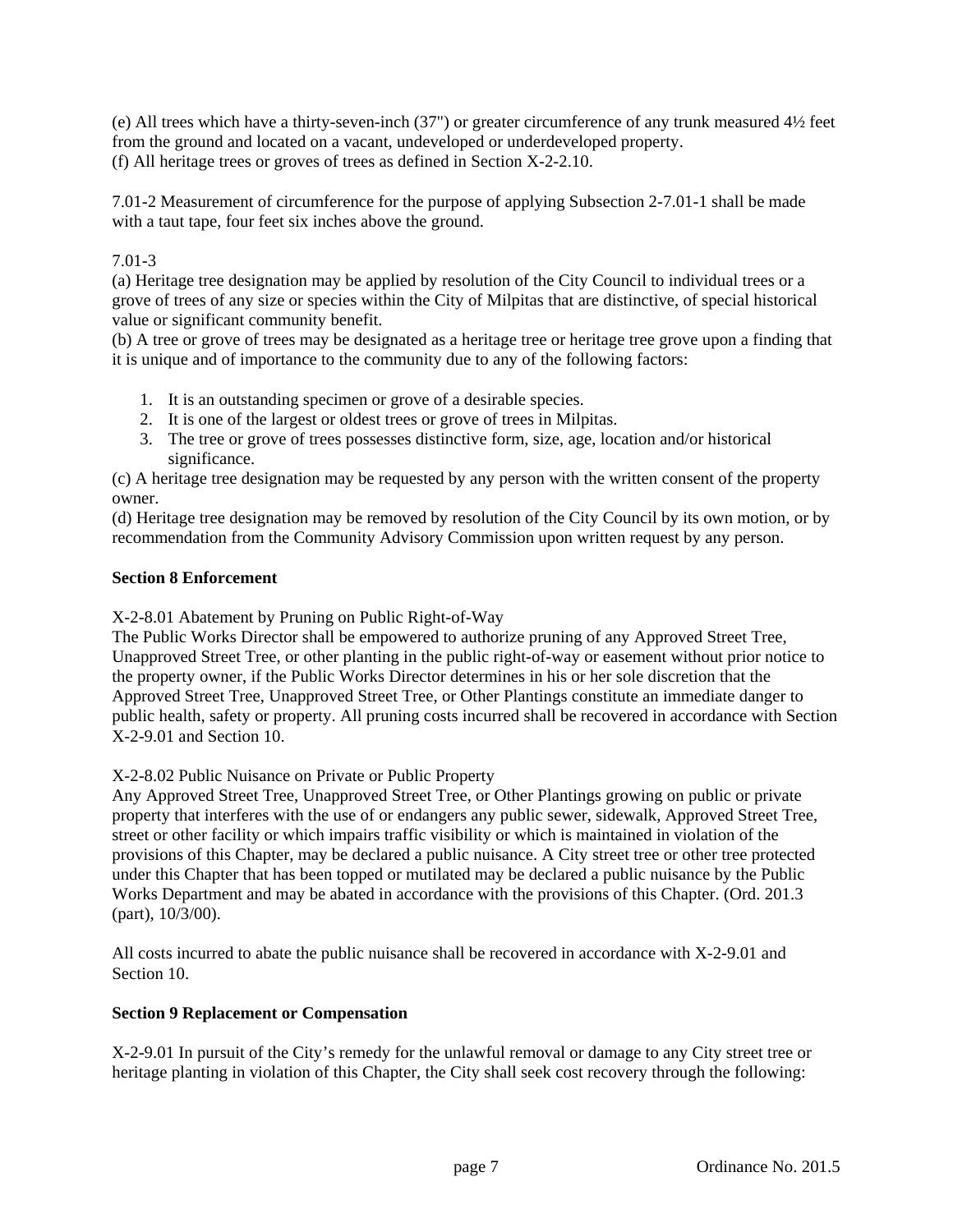(a) Reimbursement to the City for the full costs of time and materials to prune, remove and/or replace trees within the public right-of-way or tree planting easements; or

(b) Reimbursement to the City for the value of the removed or damaged tree as determined by an arborist certified by the International Society of Arboriculture utilizing the current edition of the "Guide for Plant Appraisal, International Society of Arboriculture;" or

(c) A combination of the above terms as determined by the Public Works Director.

#### **Section 10 Abatement Procedure**

#### X-2-10.01 Notification of Nuisance

Whenever the Public Works Director determines that any property within the City is being maintained contrary to one or more of the provisions of this Chapter, he/she will give written notice ("Notice to Abate") to the owner/ occupant(s) (as defined in Section X-2-2.11) of said property stating the section(s) being violated. Such notice shall set forth a reasonable time limit, in no event less than or equal to thirty (30) calendar days, for correcting the violation(s) of Section X-2-8.02, not less than or equal to fifteen (15) calendar days, for correcting the violation(s) and may also set forth suggested methods of correcting the same unless the Public Works Director determines that the condition constitutes a threat to the health and safety of any person, in which event, the Public Works Director may designate a shorter time limit for correcting the violation. The notice shall inform the owner/occupant of City programs that provide fiscal assistance to very low and low income persons for the repair and rehabilitation of residential property. Such notice shall be served upon the owner/occupant in accordance with provisions of Section X-2-10.3.

#### X-2-10.01-1 Exception for Undue Hardship

The notice shall also inform the owner/occupant, excluding an owner acting as landlord of rental property, that upon written request of the owner/occupant submitted within seven (7) calendar days of the "Notice to Abate," the Public Works Director, in his or her sole discretion, may allow for a time limit in excess of thirty (30) days for correcting the violation in cases where strict enforcement of the time limit would result in an undue hardship on the owner/occupant. In the written request, the owner/occupant shall state the reasons why strict enforcement of the time limit would result in an undue hardship.

## X-2-10.02 Administrative Hearing to Abate Nuisance

In the event said owner/occupant shall fail, neglect or refuse to comply with the "Notice to Abate," the Public Works Director shall conduct an administrative hearing to ascertain whether said violation constitutes a public nuisance.

#### X-2-10.03 Notice of Hearing

Notice of said administrative hearing shall be served upon the owner/occupant not less than seven (7) calendar days before the time fixed for hearing. Notice of the hearing shall be served in person or by certified mail to the owner/occupant's last known address. Service shall be deemed complete at the time notice is personally served or deposited in the mail. Failure of any person to receive notice shall not affect the validity of any proceedings hereunder.

Notice shall be substantially in the format set forth below: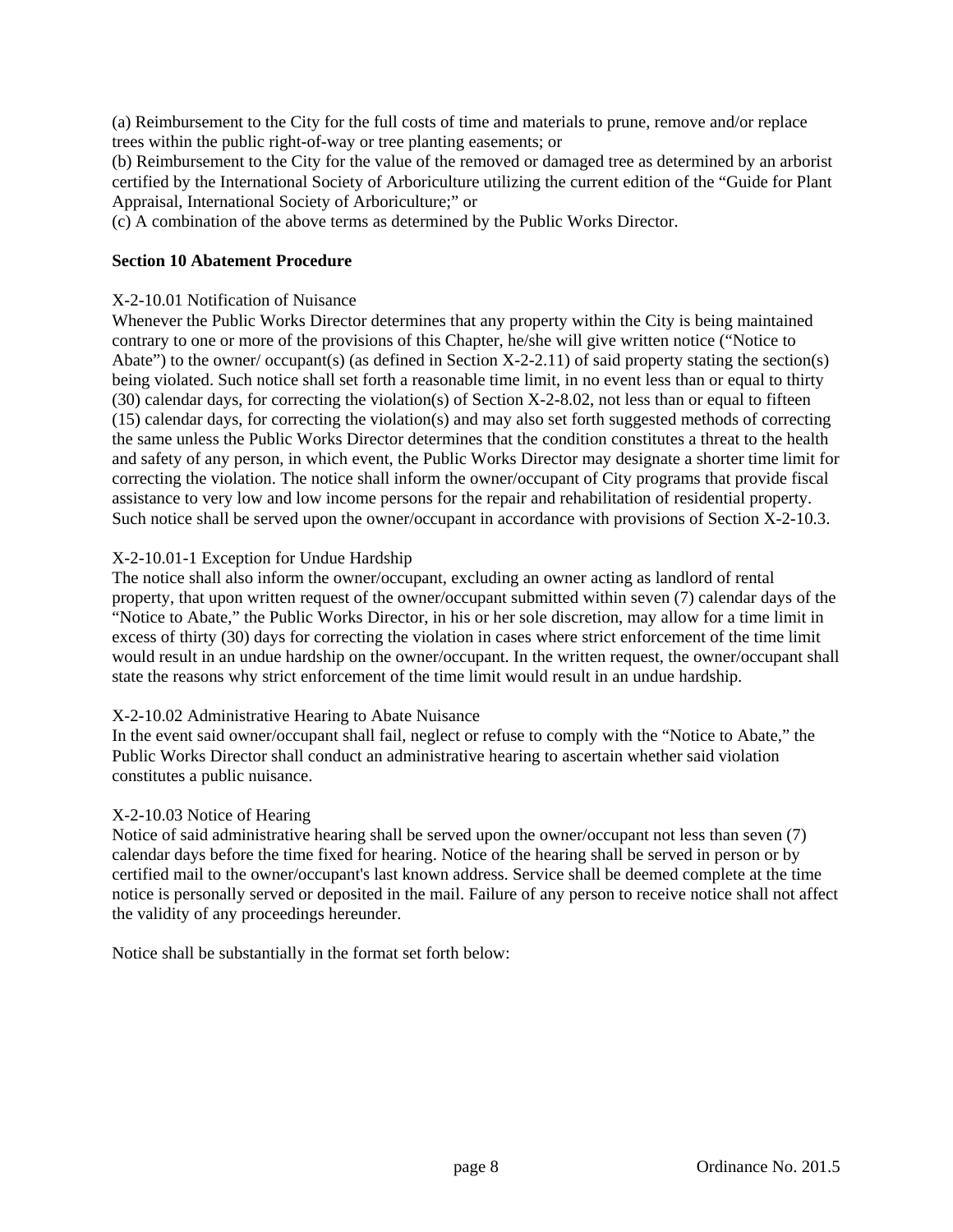## **NOTICE OF ADMINISTRATIVE HEARING ON ABATEMENT OF NUISANCE**

This is a notice of hearing before the Public Works Director (or his/her designees) to ascertain whether certain property situated in the City of Milpitas, State of California, known and designated as (public right-of-way address) \_\_\_\_\_\_\_\_\_\_\_\_\_\_\_\_\_\_\_, in said City, and more particularly described as Assessor's Parcel Number \_\_\_\_\_\_\_\_\_\_\_\_ constitutes a public nuisance subject to abatement pursuant to Chapter X-2 of the Milpitas Municipal Code. If said property, in whole or part, is found to constitute a public nuisance as defined in the Milpitas Municipal Code and if the same is not properly abated by the owner/occupant, such nuisance may be abated by municipal authorities, in which case the cost of such rehabilitation, repair, or abatement will be assessed upon such property and such costs, together with interest thereon, may constitute a special assessment or lien upon such property until paid. In addition, you may be cited for violation of the provisions of the Municipal Code and subject to an administrative fine.

\_\_\_\_\_\_\_\_\_\_\_\_\_\_\_\_\_\_\_\_\_\_\_\_\_\_\_\_\_\_\_\_\_\_\_\_\_\_\_\_\_\_\_\_\_\_\_\_\_\_\_\_\_\_\_\_\_\_\_\_\_\_\_\_\_\_\_\_\_\_\_\_\_\_\_\_\_\_\_\_\_\_\_\_

Said alleged conditions consist of the following:

| The method(s) of abatement are:                                                                                                                                              |  |
|------------------------------------------------------------------------------------------------------------------------------------------------------------------------------|--|
|                                                                                                                                                                              |  |
| All persons having an interest in said matters may attend the hearing and their testimony and evidence<br>will be dated this $\_\_\_$ day of $\_\_\_\_\_$ , 20 $\_\_\_\_\$ . |  |
| <b>Public Works Director</b>                                                                                                                                                 |  |
|                                                                                                                                                                              |  |

Location of Hearing: \_\_\_\_\_\_\_\_\_\_\_\_\_\_\_\_\_\_\_\_\_\_\_\_\_\_\_\_\_\_\_\_\_

X-2-10.04 Administrative Hearing by Public Works Director or His/Her Designees At the time stated in the notice, the Public Works Director shall hear and consider all relevant evidence, objections or protests, and shall receive testimony relative to such alleged public nuisance and to proposed rehabilitation, repair, removal or abatement of such property. Said hearing may be continued from time to time.

If the Public Works Director finds that such public nuisance does exist and that there is sufficient cause to rehabilitate, abate, remove or repair the same, the Public Works Director shall prepare findings and an order, which shall specify the nature of the nuisance, the method(s) of abatement and the time within which the work shall be commenced and completed. A copy of the findings and order shall be served on all owner/occupants of the subject property in accordance with the provisions of Section X-2-10.03. In addition, a copy of the findings and order shall be forthwith conspicuously posted on the property. The order shall set forth the time within which such work shall be completed by the owner/occupant, in no event less than fifteen (15) calendar days. The findings and order of the Public Works Director shall be final.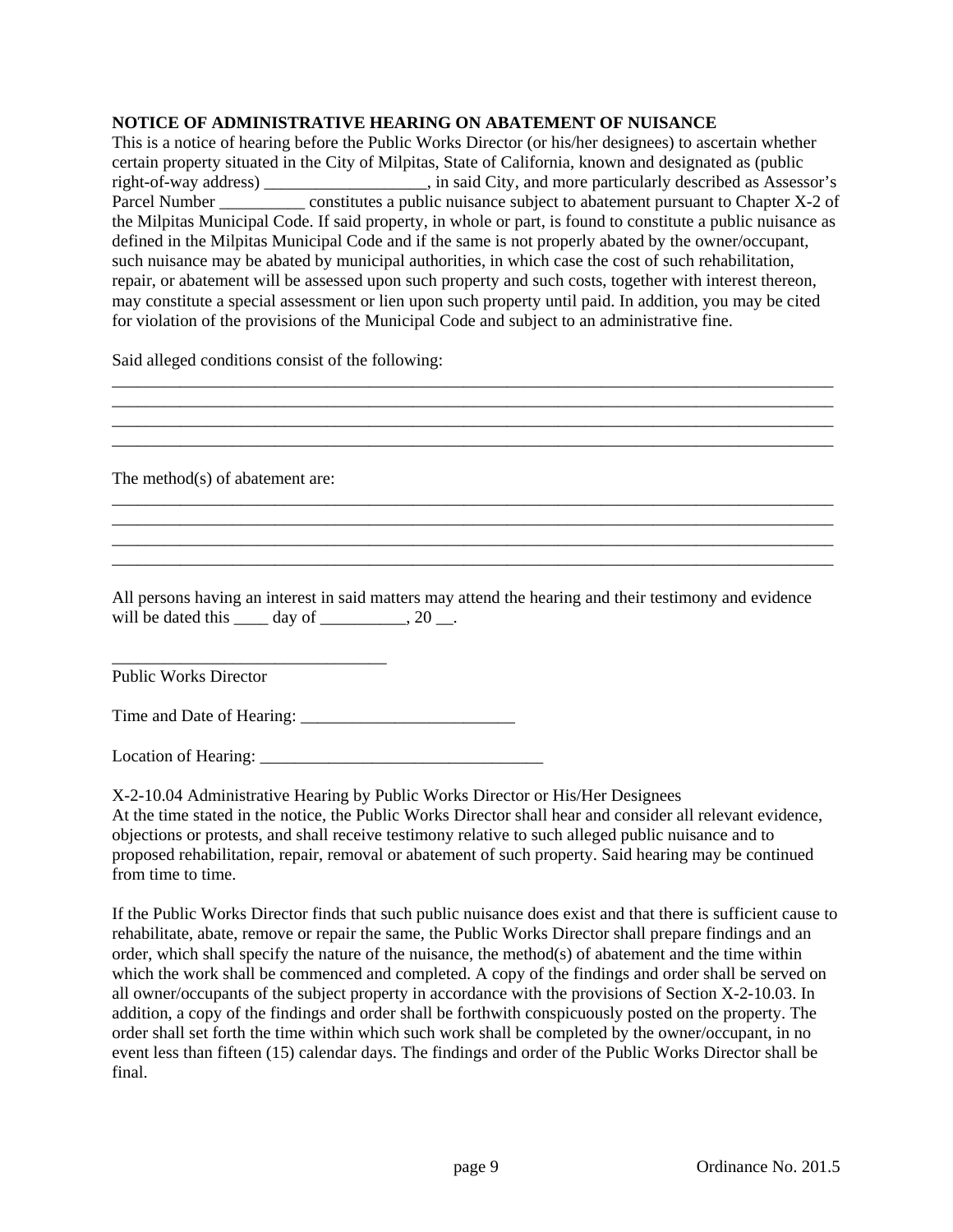In the event the owner/occupant fails to abate the nuisance as ordered, the Public Works Director shall cause the same to be abated by City employees or private contract. The costs shall be billed to the owner/occupant, as specified in Sections X-2-11.01 through X-2-11.05. In appropriate circumstances, the Public Works Director shall request the City Attorney to obtain all necessary judicial approval for entry onto the subject premises for abatement purposes.

X-2-10.05 Hearing Procedure Before Public Works Director and His/Her Designees

All hearings shall be tape recorded. Hearings need not be conducted according to the technical rules of evidence. Hearsay evidence may be used for the purpose of supplementing or explaining any direct evidence, but shall not be sufficient in itself to support a finding unless it would be admissible over objection in civil actions in courts of competent jurisdiction in this state. Any relevant evidence shall be admitted if it is the type of evidence on which reasonable persons are accustomed to rely in the conduct of serious affairs, regardless of the existence of any common law or statutory rule which might make improper the admission of such evidence over objection in civil actions in courts of competent jurisdiction in this state. Irrelevant and unduly repetitious evidence shall be excluded.

X-2-10.06 Appeal of Decision by Public Works Director and His/Her Designees to the City Council The decision of the Public Works Director and His/Her Designees may be appealed to the City Council in conformance with the provisions of Milpitas Municipal Code Section I-20-5.

## X-2-10.07 Limitation on Filing Judicial Action

Any judicial action appealing the City Council's decision and order shall be commenced within thirty (30) calendar days of the date of service of the decision.

## X-2-10.08 Summary Abatement of Immediate Hazard or Obstruction

In the event of:

(a) A nuisance defined by statute, ordinance or resolution as a public nuisance which constitutes an immediate danger to persons or property;

(b) A nuisance defined by statute, ordinance or resolution as a public nuisance which is located or maintained on public property including, but not limited to, any public right-of-way, highway, sidewalk, easement, park or building; or

(c) Any obstruction or encroachment to free passage upon any public property (which is hereby declared to be a public nuisance) including, but not limited to, any public right-of-way, highway, easement, sidewalk, park or building, the Public Works Director may, forthwith and without notice, abate said nuisance and recover the cost of abatement as provided for in Section X-2-10.04. Summary abatement may include the temporary removal to a safe location of persons placed in immediate danger from a public nuisance. In such event, the City shall be entitled to recover all costs related to the removal, including but not limited to, storage of possessions and rental of living accommodations, as well as any other recoverable cost provided for in Section X-2-10.04.

# X-2-11. Cost Recovery

# X-2-11.01 Recovery of Costs

This section establishes procedures for the recovery of administrative costs, as well as attorneys' fees and costs, incurred by the City in the enforcement process, for the abatement of conditions defined as a nuisance by Section X-2-2.01 and Section X-2-2.02.

## X-2-11.02 Definition of Costs

For the purposes of this Chapter, "costs" shall mean full costs for material and labor, including staff time expended and reasonably related to nuisance abatement cases, for items including, but not limited to, investigation, site inspection and monitoring, testing, reports, telephone contacts, correspondence and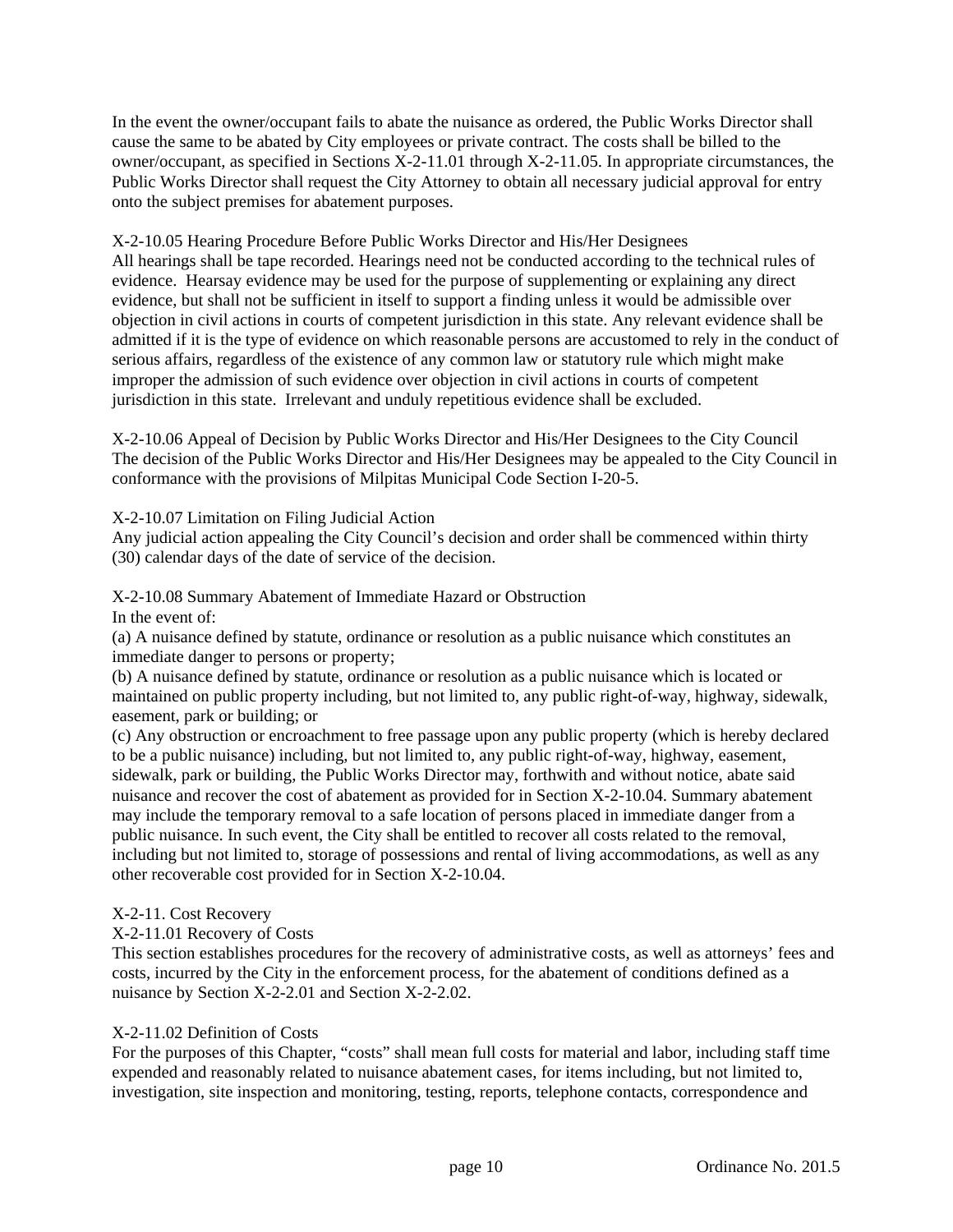meetings with affected parties, as well as all attorneys fees incurred pursuant to any action, administrative proceeding, or special proceeding to abate the nuisance including but not limited to filing fees and fees for witnesses. Pursuant to Government Code section 38773.5(a), where the City seeks to recover attorney fees at the initiation of any action or proceeding, a prevailing opposing party may recover its reasonable attorney fees to the extent that the amount of said fees does not exceed the amount of reasonable attorney fees incurred by the City in the action or proceeding.

## X-2-11.03 Cost Accounting and Recovery Required

The City shall maintain records of all costs incurred by responsible City departments associated with the enforcement process pursuant to this Chapter and shall recover the costs from the property owner/occupant as provided by this section.

## X-2-11.04 Notice of Cost Recovery Requirements

The Public Works Director shall include in the "Notice to Abate" a statement of the intent of the City to charge the property owner/occupant for all costs incurred by the City if the violation is not corrected as required. The notice shall state that the property owner/occupant will receive at the conclusion of the enforcement case a summary of enforcement costs associated with the processing of the case.

## X-2-11.05 Collection of Charges

Such costs shall be recoverable as provided for in Sections X-2-8.01 and X-2-8.02.

## X-2-12 Lien Procedure

## X-2-12.01 Record of Cost of Abatement

The Public Works Director shall keep an account of the costs, as defined in Section X-2-11.02 for abating such nuisance on each separate lot or parcel of land where the work is done by the City and shall render an itemized report in writing showing the cost of abatement, including the rehabilitation or repair of said property, including any salvage value relating thereto. A copy of the same shall be posted for at least five (5) calendar days upon such property, together with a notice of the right to appeal to the Public Works Director. A copy of said report and notice shall be served upon the owner/occupants of said property, based on the last equalized assessment roll or the supplemental roll, whichever is more current. If the owner/occupant of record, after diligent search, cannot be found, the notice may be served by posting a copy thereof in a conspicuous place upon the property for a period of ten (10) days and publication thereof in a newspaper of general circulation published in the county in which the property is located. Proof of said posting and service shall be made by affidavit filed with the City Clerk. The owner/occupant shall have thirty (30) calendar days from the date upon which the notice is served to reimburse the City for its costs or to otherwise make arrangements for repayment as to which the City, in its sole discretion, may agree.

## X-2-12.02 Assessment and Lien

The total cost for abating such nuisance, as so confirmed by the Public Works Director, shall, upon failure to pay the costs as specified in Section X-2-12.01, constitute a lien or special assessment pursuant to Government Code Sections 38773.1 (nuisance abatement lien) against the respective lot or parcel of land to which it relates.

After confirmation and recordation of a Notice of Special Assessment, a certified copy of the Public Works Director's decision shall be filed with the Santa Clara County Assessor's Office on or before August 1 of each year, whereupon it shall be the duty of said Assessor to add the amounts of the respective assessments to the next regular tax bills levied against said respective lots and parcels of land for municipal purposes and thereafter said amounts shall be collected at the same time and in the same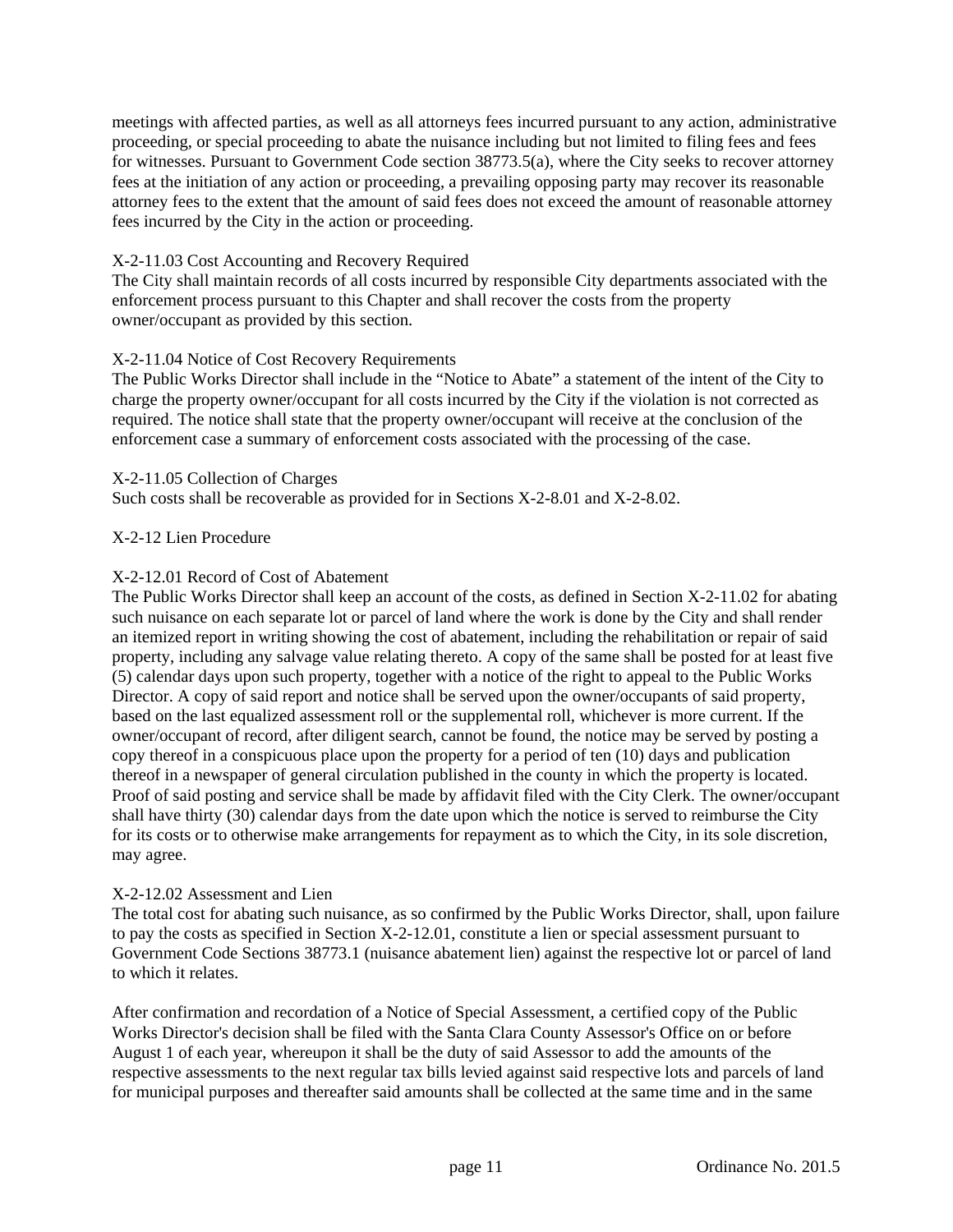manner as ordinary municipal taxes are collected, and shall be subject to the same penalties and the same procedure and sale in case of delinquency as provided of ordinary municipal taxes. All laws applicable to the levy, collection and enforcement of municipal taxes shall be applicable to such special assessments. Upon recordation in the Office of the County Recorder, a Notice of Lien, as so made and confirmed, shall constitute a lien on said property and from the date of recording shall have the force, effect, and priority of a judgment lien.

In the alternative, after such recordation, such lien may be foreclosed by an action brought by the City for a money judgment or by any other means provided by law.

A Notice of Lien for recordation shall be in form substantially as follows:

## **NOTICE OF LIEN**

(Claim of City of Milpitas)

Pursuant to the authority vested by the provisions of Section X-2-8.02 of the Milpitas Municipal Code, the Public Works Director of the City of Milpitas did on or about the  $\frac{1}{20}$ ,  $\frac{1}{20}$ , rehabilitate, repair or abate a public nuisance on said real property, pursuant to an order to abate issued by on  $\Box$ ; and the Public Works Director of the City of Milpitas did on the day of  $\overline{\phantom{a}}$ , 20 $\overline{\phantom{a}}$ , assess the cost of such rehabilitation, repair or abatement upon the real property hereinafter described; and the same has not been paid nor any part thereof; and that said City of Milpitas does hereby claim a lien on such rehabilitation, repair, or abatement in the amount of said assessment, to wit; the sum of \$  $\therefore$  and the same, shall be a lien upon said real property until the same has been paid in full and discharged of record.

The real property hereinabove mentioned, and upon which a lien is claimed, is that certain parcel of land lying and being in the City of Milpitas, County of Santa Clara, State of California, owned by and more particularly described as follows (legal description): (description)

Dated this \_\_ day of \_\_\_\_\_\_\_\_, 20\_\_ .

Public Works Director

\_\_\_\_\_\_\_\_\_\_\_\_\_\_\_\_\_\_\_\_\_

In the event that the lien is discharged, released, or satisfied, either through payment or foreclosure, notice of the discharge containing the amount of the lien, the name of the agency on whose behalf the lien was imposed, the date of the abatement order, the public right-of-way address, legal description, and the name and address of the recorded owner/occupant of the property shall be recorded by the governmental agency. A nuisance abatement and the release of the lien shall be indexed in the grantor-grantee index.

X-2-13.00 Interest on Liens

X-2-13.01 Amount of Interest on City Liens and Assessments-- Findings

The City Council finds and declares that the establishment of an interest accrual requirement as to unpaid City liens and assessments upon real property, which are of record with the County Recorder for Santa Clara County, is a necessary and appropriate exercise of the City Council's police power.